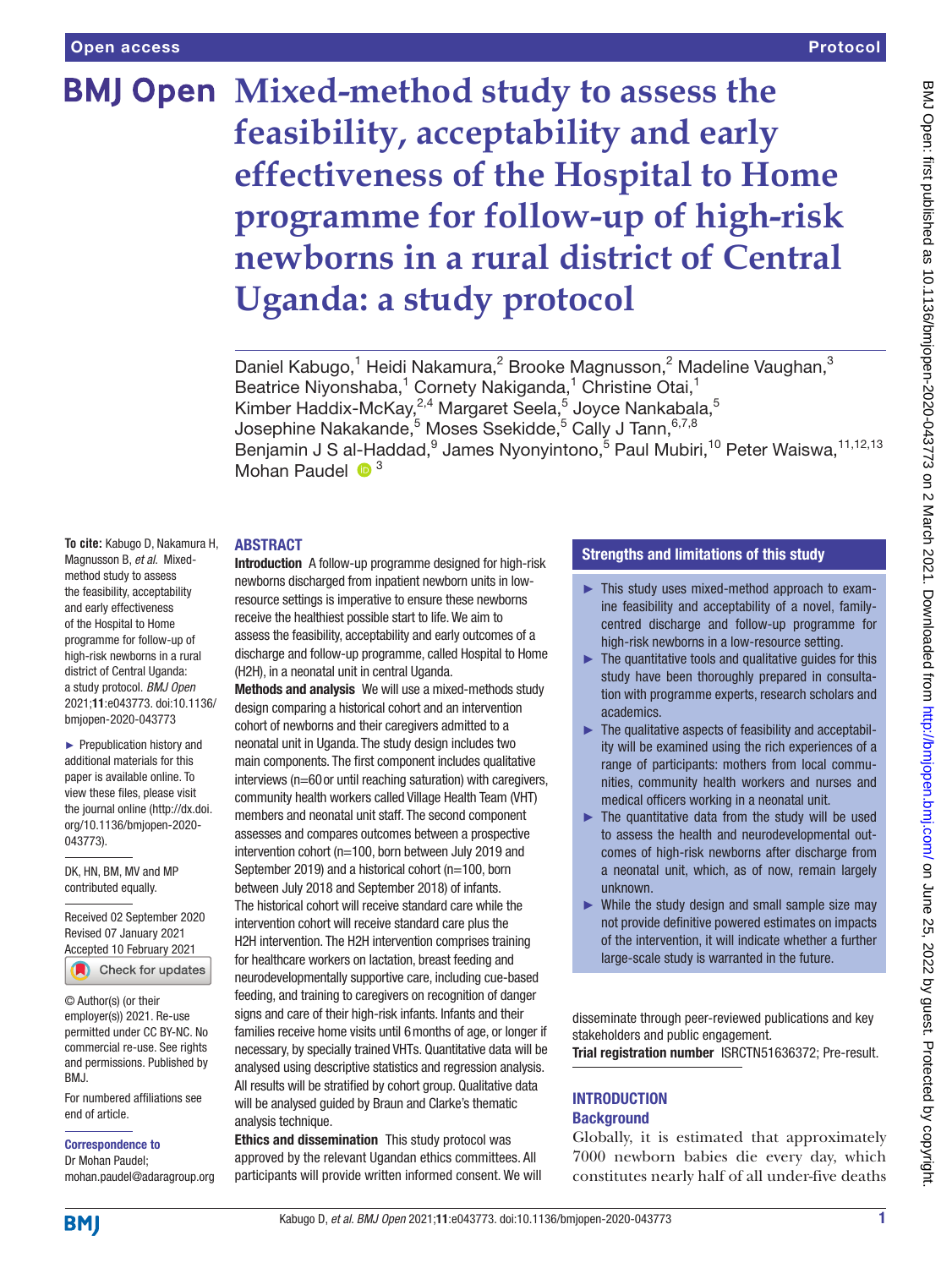and  $62\%$  of infant deaths.<sup>1</sup> Additionally, an estimated 19million newborns are born prematurely or with other life-threatening conditions every year.<sup>2</sup> Over 90% of these high-risk newborns are from developing countries in South Asia and sub-Saharan Africa.<sup>[2](#page-7-1)</sup> Newborns who are preterm, low birth weight or who develop illnesses early in life, often face significant nutrition and developmental challenges.<sup>[3](#page-7-2)</sup> While mortality rates for high-risk newborns are declining due to improvements in newborn care, it has not reduced the prevalence of disabilities among this group at the same rate.<sup>[4](#page-7-3)</sup> Surviving infants are at high risk of low-severity neurological impairments including learning disabilities, low or borderline IQs, attention deficit hyperactivity disorder, autism spectrum disorders, poor social–emotional competence and stunted cognitive, language and motor skills.<sup>5</sup>

Additionally, high-risk newborns admitted to a neonatal unit experience a much higher rate of hospital readmission and death during their first year of life compared with healthy, term newborns.<sup>6</sup>  $^7$  Careful preparation of the family for discharge and appropriate follow-up after discharge may reduce these risks.<sup>7-9</sup> Despite an increasing number of neonatal units being established in low-resource settings, $\frac{10-13}{10}$  very few follow-up programmes exist to ensure that high-risk infants receive the ongoing support and care they require after discharge.<sup>347-9 14</sup> As a result, there is a dearth of evidence on the outcomes of these infants once they go home. Adara Development analysed a year of data before the intervention (year 2017) and found that merely one-third of newborns discharged from the neonatal unit came back to Kiwoko Hospital for their first 2-week follow-up appointment. By month 4, fewer than 1 in 10 attended follow-up appointments, leaving the outcomes of these babies unknown. It is widely recognised that there are serious barriers to families accessing facility-based follow-up care for infants, including a global shortage of neonatal nurses, weak referral systems, lack of transportation, poverty, cost of care, lack of facilities, weak empowerment of women and lack of education and awareness of danger signs in parents and clinicians.<sup>14 15</sup> These evidences indicate that follow-up of high-risk newborns in low-resource settings requires a coordinated system for linking the facility with the health workers in the community.<sup> $\overline{6}$  $\overline{6}$  $\overline{6}$ </sup> Follow-up care is critical because it can detect early danger signs and feeding difficulties that could lead to stunting, wasting or failure to thrive or death, and can be a vehicle for early identification of neurodevelopmental delays.<sup>47-9</sup> Early detection and intervention with locally appropriate, wellfunctioning follow-up programmes is essential for giving these high-risk infants the best opportunity to reach their full potential.<sup>6</sup>

# Aim

The study aims to evaluate whether a family-centred, facility and community-based discharge and follow-up programme for newborns admitted to a low-resource neonatal unit is feasible, acceptable and can provide

early evidence of impact on growth, neurodevelopment and infant–caregiver attachment, compared with current standard care practices.

#### Objectives and hypotheses

The objectives of the study are to:

1. Evaluate the feasibility and acceptability of the Hospital to Home (H2H) programme. Hypothesis: The H2H programme is feasible to imple-

ment and is acceptable to both the clients (caregivers) and service providers (Village Health Teams (VHTs) and hospital staff).

2. Obtain preliminary data on whether the H2H programme improves infant health and well-being and infant–caregiver attachment at 6months corrected age (corrected age refers to the infant's chronological age minus the number of weeks born prematurely) when compared with a historical cohort who did not receive the programme.

Hypothesis: Infants receiving the H2H programme demonstrate reduced rates of undernutrition (stunting, wasting, underweight); increased head circumference; increased neurodevelopmental scores on the Griffith Mental Development Scales (GMDS); and increased scores on the Maternal Infant Responsiveness Instrument (MIRI).

#### **METHODS**

We will use a mixed-method study design. Objective 1 will be assessed using an observational descriptive design and Objective 2 will be assessed with a post-test only design<sup>[16](#page-7-9)</sup> [\(figure](#page-2-0) 1).

# Study setting

#### Overview of Uganda

Uganda is ranked 159 of 189 in the 2019 Human Development Index.<sup>17</sup> Subsistence farming is the major source of income for the majority of people and more than a quarter live below the poverty line.<sup>18</sup> Uganda is still grappling with high maternal (336 per 100000 live births) and neonatal (27 per 1000 live births) mortality rates.<sup>[19](#page-7-12)</sup> Neonatal deaths account for 42% of the under-five deaths and over  $60\%$  of the total infant deaths in the country.<sup>[20](#page-7-13)</sup> It is estimated that Uganda has nearly 7% preterm birth rate, which amounts to 108000 babies born too soon each year; 9800 direct preterm deaths and 5700 impaired preterm survivors per year.<sup>[21](#page-7-14)</sup>

# Kiwoko Hospital

The H2H intervention will take place at Kiwoko Hospital (KH) based in the Nakaseke district and in two surrounding districts—Luwero and Nakasongola [\(figure](#page-3-0) 2). Socio-economically, there are no marked differences across these three districts; they represent rural Uganda and a region with relatively poor socioeconomic circumstances. These districts are inhabited by people of two major tribes—*Baganda* and *Banyakore* who are mostly farmers and pastoralists by their occupation.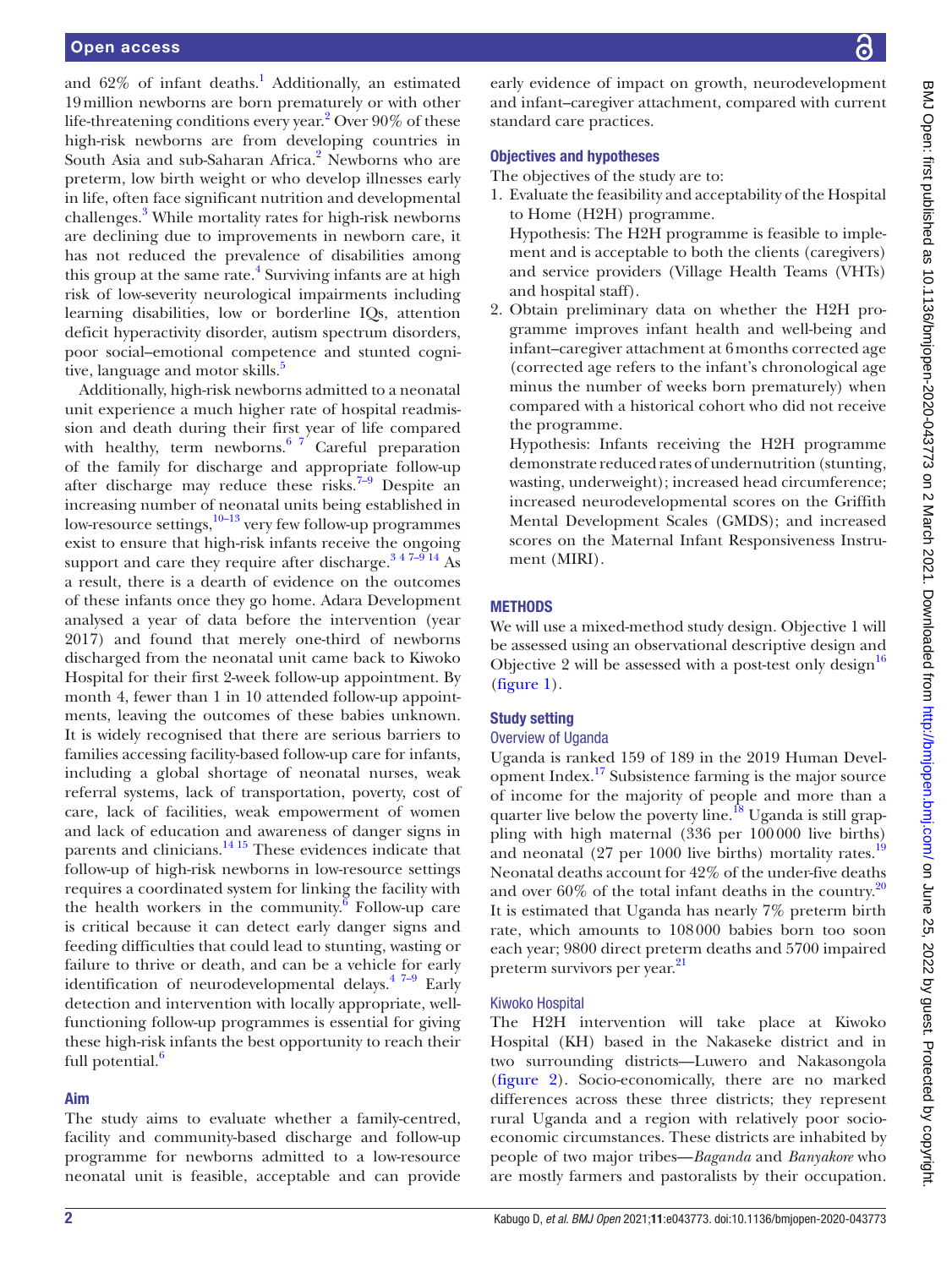

Figure 1 H2H study flow chart. \*Or until saturation has been reached. H2H, Hospital to Home; KH, Kiwoko Hospital; NU, neonatal unit, VHTs, Village Health Teams.

KH is a rural faith-based hospital located in the Nakaseke district of Central Uganda. The 250-bed hospital sees over 40000 patients a year and serves a catchment area of approximately 1million people. For the past 22 years, the study implementer, Adara Development, has worked alongside KH to develop maternal, newborn and child health services, including the establishment of a neonatal unit that now provides care to over  $1200$  newborns a year.<sup>[22](#page-7-15)</sup> Of the 1311 newborns admitted to the unit in 2019, 52% are low birth weight  $(\langle 2.5 \text{ kg}), 14\%$  very low birth weight  $\left($  <1.5 kg) and 3% extremely low birth weight  $\left($  <1 kg $\right)$ .

<span id="page-2-0"></span>The KH neonatal unit provides thermal care, kangaroo care, assisted feeding, intravenous therapy, oxygen therapy, phototherapy, bubble continuous positive airway pressure, seizure management and management of infections, among other services. In the community, KH runs community-based healthcare programmes which include safe motherhood outreach clinics providing antenatal and postnatal care, mother and child immunisations, health education and family planning services. The clinics are supported by a network of VHTs who provide health education and mobilise the community to attend clinics.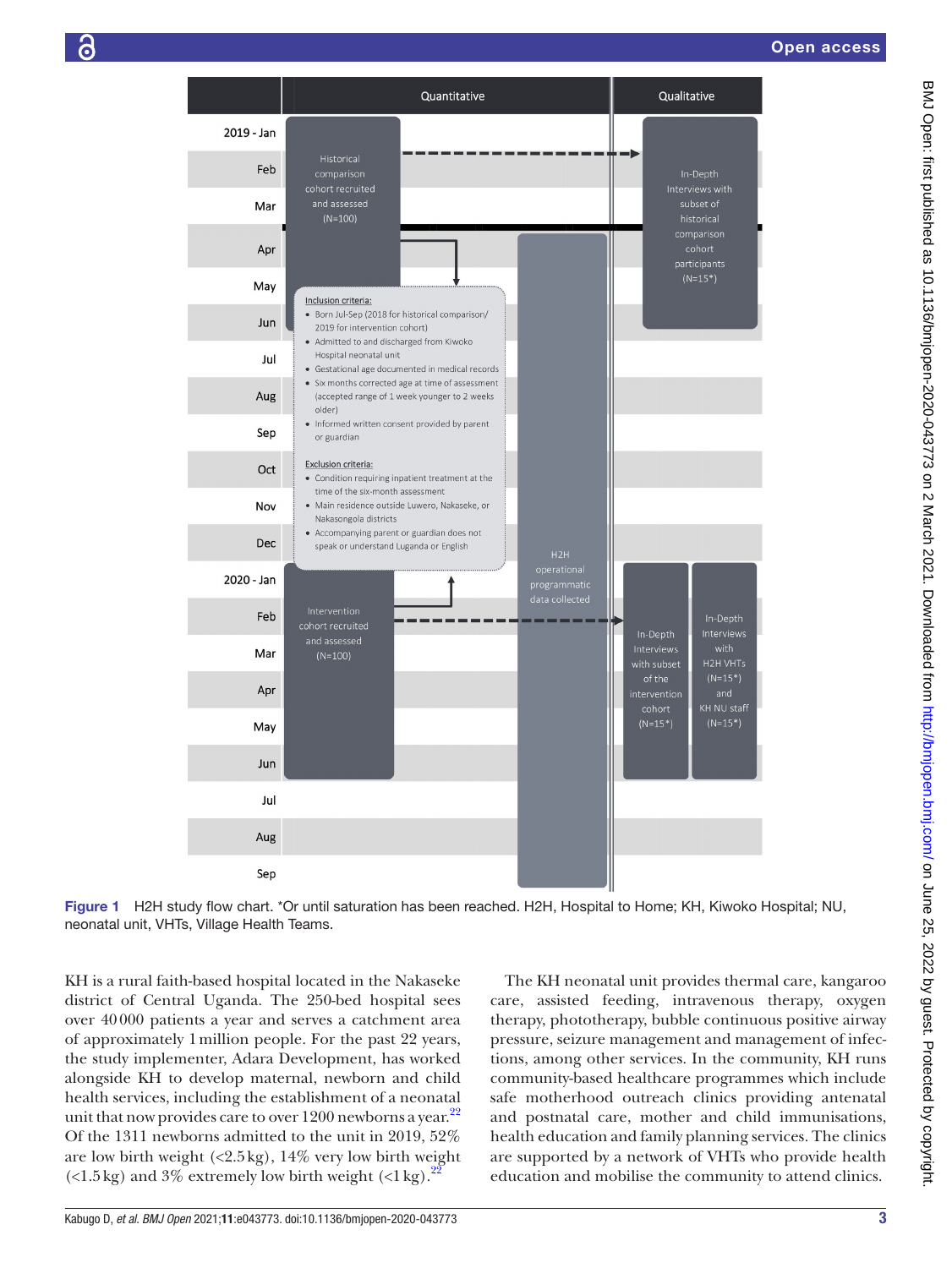

<span id="page-3-0"></span>Figure 2 Map showing Hospital to Home study districts.

#### Study population, sample size and recruitment

The study population will be selected from high-risk newborns and their caregivers discharged from the neonatal unit at KH and who live in Luwero, Nakaseke or Nakasongola districts.

### Inclusion and exclusion criteria

We will use the following inclusion and exclusion criteria to recruit infants for the historical and intervention cohorts ([box](#page-3-1) 1) as well as for the in-depth interview participants ([box](#page-3-2) 2):

#### Sample size

To address hypothesis 1, in-depth interviews (IDI) will be conducted with caregivers or parents (n=15or until reaching saturation) from each cohorts, H2H VHTs (n=15or until reaching saturation) and staff working in

# Box 1 Inclusion and exclusion criteria for infants

#### <span id="page-3-1"></span>Inclusion criteria

- ► Born between July and September (2018 for historical comparison cohort and 2019 for intervention cohort).
- ► Admitted and discharged from the KH neonatal unit.
- ► Gestational age documented.
- ► Six months corrected age at the time of assessment (accepted range of 1week younger to 2 weeks older).
- ► Informed written consent provided by the caregiver.

#### Exclusion criteria

- ► Condition requiring inpatient treatment at the time of the 6-month assessment.
- ► Main residence outside Nakaseke, Luwero or Nakasongola districts.
- ► Accompanying caregiver does not speak or understand Luganda or English.

# Box 2 Inclusion and exclusion criteria, in-depth interview participants

#### <span id="page-3-2"></span>Inclusion criteria

- $\triangleright$  A caregiver of a newborn from the historical cohort or prospective cohort who agreed to be interviewed by the research team.
- ► A nurse or a clinician working in KH neonatal unit or a VHT member or other staff engaged in delivering the Hospital to Home (H2H) intervention in communities who agreed to be interviewed by the research team.

## Exclusion criteria

► A caregiver who did not belong to either of the two study cohorts and a VHT member who was not engaged in delivery of H2H intervention.

the KH neonatal unit (n=15or until reaching saturation). Sample sizes have been determined based on an estimate of the number of subjects required to achieve saturation. Sample sizes will vary, depending on when saturation is reached.[23](#page-7-16) No further interviews will be conducted when the research team finds additional interviews adding no new ideas on the aspects of feasibility and acceptability of the H2H programme.

To address hypothesis 2, the study will recruit 100 babies in each cohort. The sample size is based on a pragmatic approach and is not powered to detect programme outcomes but will provide important preliminary data and inform an appropriate effect size and sample size for future studies.

## **Recruitment**

A historical cohort of infants will be selected prior to establishment of H2H at KH. We will use a random number generator to randomly select 100 infants who were born between July 2018 and September 2018, who received standard care in the KH neonatal unit and met eligibility criteria as outlined in the study flow chart (see [figure](#page-2-0) 1). For the H2H intervention cohort, we will use a random number generator to select 100 infants who were born between July 2019 and September 2019 and who received standard care plus H2H intervention in the KH neonatal unit. Data from infants in both cohorts will be collected when they reach 6months corrected age.

The study team will identify all eligible newborns from a database of patients admitted to the KH neonatal unit. Those meeting initial eligibility criteria will be entered into a screening log. When an infant on the screening log reaches 5½ to 6months corrected age, study staff will contact caregivers of the infant over the phone to introduce them to the research study. They will be invited to come to KH with their infant when the infant is 6months corrected age to attend the H2H study clinic. Caregivers interested to participate in the research will be provided travel incentive to reach up to the KH H2H clinic.

When infants and their caregivers come to the H2H study clinic, the caregiver will go through the informed consent process with a trained staff member. Once a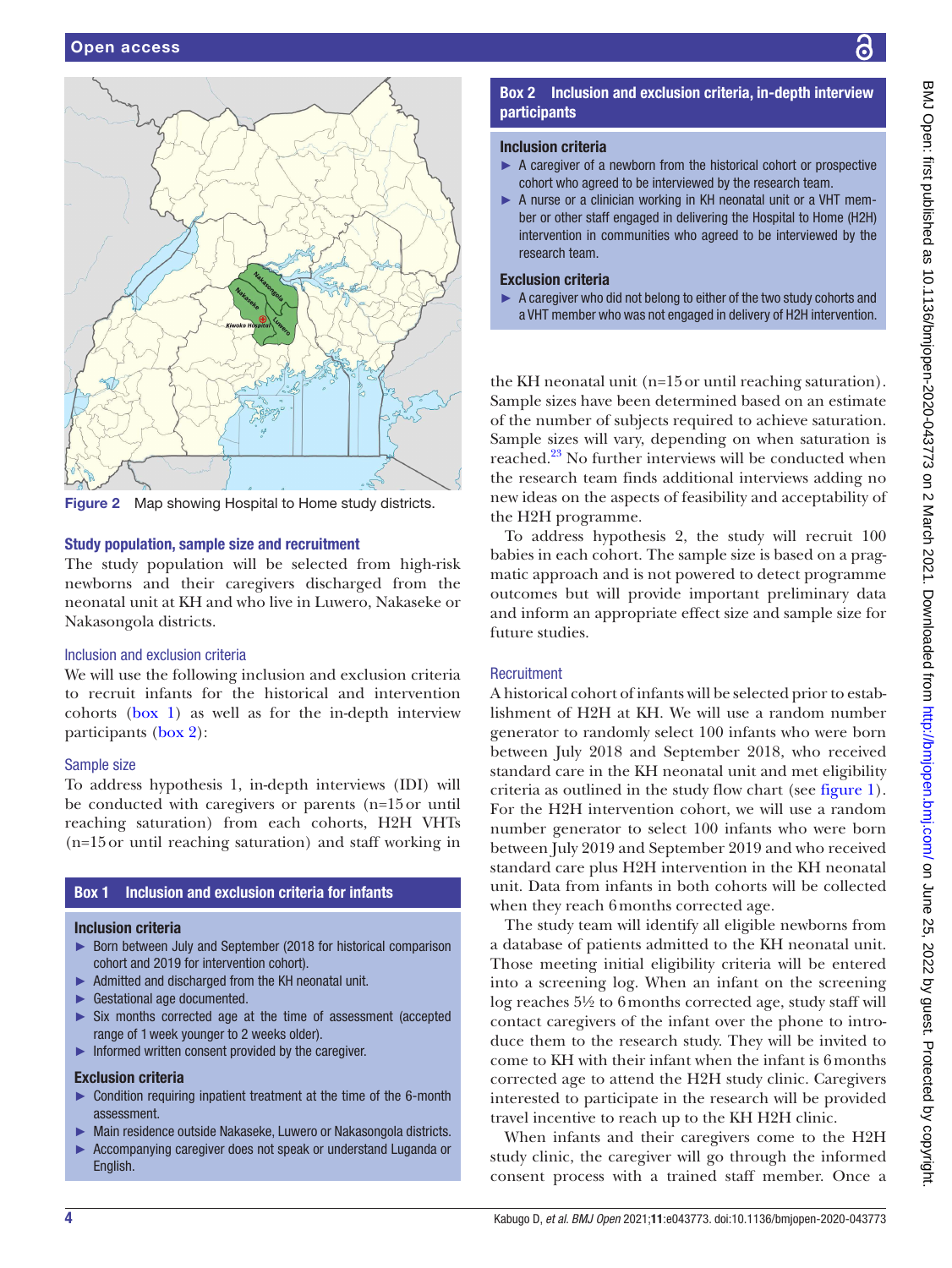caregiver has provided consent for their participation in the study, study assessments will take place.

## About the H2H intervention

H2H is a family-centred programme of facility-based care and at-home follow-up of high-risk newborns discharged from the KH Neonatal Unit. Caregivers and their infants admitted to the KH Neonatal Unit will receive the H2H facility-based component during their hospital stay and before being discharged home. Discharge planning begins early on admission into the neonatal unit by educating and preparing the family to be able to care for their infant safely at home. When the discharge date nears, the neonatal unit team coordinates with a VHT working within the family's geographical area. This VHT will be assigned to the family to provide in-home follow-up care and support after discharge. To improve programme adherence in the community component of the intervention, VHTs will be regularly supervised by a research community midwife, provided monetary (travel and airtime) incentive and non-monetary incentives including a bicycle and supplies for their follow-up visits. To improve programme adherence in the facility component of intervention, ongoing education will be provided to staff and experts will be available to answer questions via a messaging application and email. The programme is described in [box](#page-4-0) 3.

# **Outcomes**

Feasibility and acceptability of the H2H programme will be evaluated with a mixed-method approach using quantitative data collected in the hospital and during at-home visits, and qualitative data from IDIs. Preliminary evidence of impact will be evaluated quantitatively using data from the historical comparison and intervention cohorts. Infants in each cohort will be assessed at the study clinic when they are 6months corrected age and assessments will be conducted by trained study staff through observation and anthropometric assessments on infants, and structured interview questionnaires with caregivers.

The key outcome measures of the study will be:

- 1. Feasibility of the H2H facility component as assessed by the percentage of infants discharged from the KH neonatal unit meeting discharge criteria and percentage of caregivers receiving the discharge teaching topics ([online supplemental additional files 3 and 4](https://dx.doi.org/10.1136/bmjopen-2020-043773)). This operational programme data will be collected by KH staff. Qualitative tools will also be used to capture additional information on feasibility of the facility component.
- 2. Feasibility of the H2H community component as assessed by the percentage of completed scheduled visits from VHTs and the percentage of infants who sought medical care after being referred by a H2H VHT. This operational programme data will be collected by H2H VHTs ([online supplemental additional file 1\)](https://dx.doi.org/10.1136/bmjopen-2020-043773). Qualitative tools will also be used to capture additional information on feasibility of the community component.

# Box 3 Hospital to Home programme components

## <span id="page-4-0"></span>Facility components

- ► Training for KH neonatal unit staff in neurodevelopmentally supportive care practices for sick and premature infants (including cuebased feeding), as well as breast feeding and lactation support for mothers.
- ► Addition of a neonatal therapist to provide neurodevelopmentally supportive care to the patients in the neonatal unit.
- ► Implementation of improved discharge processes and coordination of care in the KH neonatal unit. This will include an individualised care plan for each patient, with the aim of reducing the length of hospital stay, decreasing readmissions and improving neonatal outcomes. This will be facilitated by the addition of two part-time 'discharge coordinators' to oversee and manage this process.
- ► Implementation of a family-centred programme that encourages parents to learn about and participate in their infant's care. An education programme and daily classes will teach parents about the care of their infant. These discharge teaching topics include lactation and breast feeding; kangaroo mother care/temperature regulation, bathing, skin and cord care; immunisations; recognition of newborn danger signs and the importance of care seeking; family planning; mother's nutrition; safe sleep; safety at home; sanitation and prevention of infection at home; and child development.
- ► Implementation of a system to clearly link eligible infants with a network of H2H VHTs, to provide follow-up care and parental support after discharge from the neonatal unit.
- ► Introduction of a set of discharge criteria to ensure infants are ready to return home. This includes ensuring the infant is physiologically mature and maintains stable cardiorespiratory status; takes full feeding amount without cardiorespiratory compromise; weighs >1.5 kg with consistent weight gain; maintains normal temperature in a cot; and shows no clinical signs of convulsions.

# At-home follow-up components

- ► Training of 100H2H VHTs. VHTs will receive specialised training in the care of high-risk infants, including topics such as recognising newborn danger signs, lactation and breast feeding support, monitoring weight and growth, child development and the importance of care seeking ([online supplemental additional files 1 and 2](https://dx.doi.org/10.1136/bmjopen-2020-043773)).
- ► Formation of VHT teams, consisting of 10–12 VHTs who are led by one 'Chief VHT'.
- ► Addition of a H2H community midwife who will support the teams of VHTs by providing supportive supervision. VHT teams will meet monthly for additional support and training.
- ► Implementation of at-home follow-up visits with families after discharge from the KH neonatal unit from assigned VHTs.
- ► Training for VHTs on the process for referring babies who require additional care, including referrals to speciality services, when necessary.
- 3. Acceptability of the H2H programme as assessed by the percentage of families that refuse follow-up visits from VHTs. Qualitative tools will also be used to capture information on acceptability.
- 4. Preliminary evidence of impact on growth as assessed by the rates of undernutrition (stunting, wasting, underweight) and nutritional status as indicated by head circumference and middle upper arm circumference. These data will be collected by anthropometric assessment of infants in both cohorts [\(online supplemental](https://dx.doi.org/10.1136/bmjopen-2020-043773)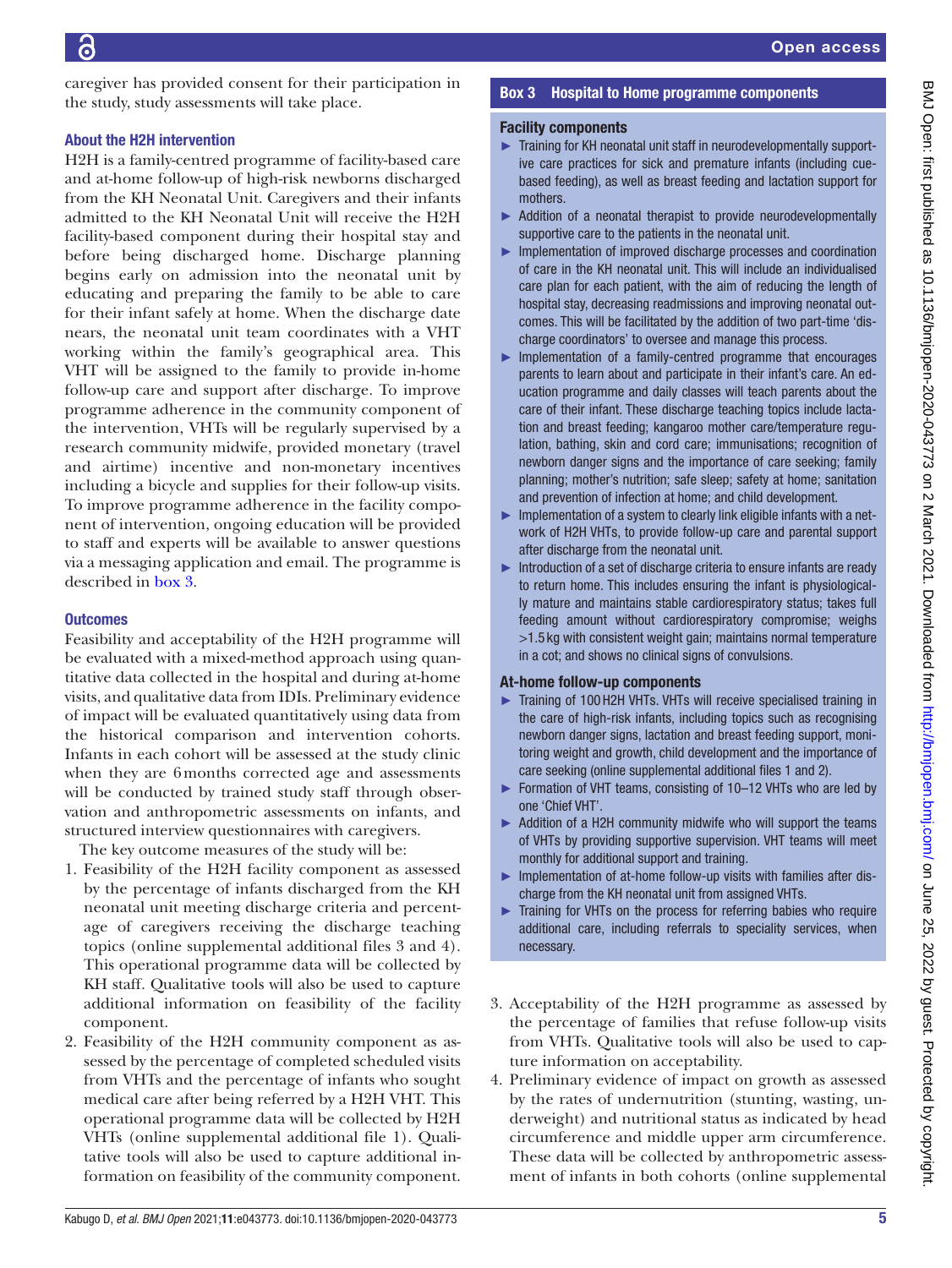[additional file 5\)](https://dx.doi.org/10.1136/bmjopen-2020-043773). Additional operational programme data for the intervention cohort will be collected by H2H VHTs ([online supplemental additional file 1\)](https://dx.doi.org/10.1136/bmjopen-2020-043773). Other outcomes of interest:

- 5. Rates of exclusive breast feeding as assessed by percentage of infants exclusively breast fed for 6months ([online supplemental additional file 6](https://dx.doi.org/10.1136/bmjopen-2020-043773)).
- 6. Rates of immunisation as assessed by the rates of infants receiving the recommended immunisations by 6months ([online supplemental additional file 6](https://dx.doi.org/10.1136/bmjopen-2020-043773)).
- 7. Infant development as assessed by using the standard Griffith Mental Development Scales<sup>24</sup> ([online supple](https://dx.doi.org/10.1136/bmjopen-2020-043773)[mental additional file 5](https://dx.doi.org/10.1136/bmjopen-2020-043773)).
- 8. Child–caregiver attachment as assessed using the already established Maternal Infant Responsiveness Instrument $^{25}$  translated into local Luganda language ([online supplemental additional file 7](https://dx.doi.org/10.1136/bmjopen-2020-043773)).
- 9. VHT knowledge and skills as assessed by knowledge tests administered to VHTs after initial training and at ongoing intervals to assess knowledge gained and retained. This will also be assessed through a skills assessment of a random sample of VHTs to determine their adherence to home visit protocols. Research staff (a community midwife) will conduct the assessments ([online supplemental additional files 8 and 9](https://dx.doi.org/10.1136/bmjopen-2020-043773)).
- 10. VHT engagement as assessed by the attendance rate at monthly VHT meetings. This data will be completed by the H2H community midwife. Qualitative tools will also be used to capture information on VHT engagement.
- 11. Length of hospital stay as assessed by the duration of time infants stay in the KH neonatal unit prior to discharge.

# Qualitative data

IDIs will be conducted with three different populations: KH neonatal unit staff, VHTs and caregivers of newborns from the historical and intervention cohorts [\(online](https://dx.doi.org/10.1136/bmjopen-2020-043773) [supplemental additional file 10](https://dx.doi.org/10.1136/bmjopen-2020-043773)). IDIs with KH staff and VHTs will be conducted 12–18 months after H2H programme implementation. They will include questions related to feasibility and acceptability of delivering the H2H programme in the hospital and at home; appropriateness of the programme; and perceived challenges of the programme. IDIs with caregivers of infants in each cohort will be conducted after the infants' assessment at 6months corrected age. These interviews will include questions related to their experience during their hospital stay and caring for their infant after discharge. Caregivers in the intervention cohort will be asked additional questions related to their acceptance of the H2H programme.

Interviews will be audio-recorded and transcribed. Those conducted in the local language, Luganda, will be transcribed and translated into English by a trained transcriptionist and translator. Transcripts will be uploaded and managed in NVivo V.12.00. The interviews will be conducted by trained study staff who have experience in qualitative research.

# Data management

Operational programmatic data from the H2H facility component will be collected by KH neonatal unit staff as part of standard H2H inpatient process. Operational programmatic data from the H2H community component will be collected by H2H VHTs as part of at-home visits, and by the community midwife. Data from IDIs and interviews will be collected in the form of audiotape and field notes. Data from the historical comparison and intervention cohorts will be collected with infants that are 6months corrected age, by trained study staff. Data will be collected by hand on paper data collection forms and entered electronically by a trained data entry team into a REDCap cloud-based electronic database. Paper forms will be stored in a locked cabinet at the site. The database will be maintained on a secure server and regularly backed up. Access to the locked cabinet and electronic database will be limited to essential individuals. Data entry will be overseen by the monitoring and evaluation officer. Study data will be de-identified whenever possible. No names of participants will be published or made publicly available.

# Participant and public involvement

The H2H intervention, design and conduct were shaped after consultation with service providers from the neonatal unit and the Community Based Health Care Department of Kiwoko Hospital. The study team orally presented the H2H pilot programme concept to the Uganda Ministry of Health and the Uganda National Newborn Steering Committee. Our plan to disseminate findings will engage local and national key stakeholders, including parents, VHTs, KH staff and local district health offices.

# Analysis

The first outcome, feasibility of the H2H facility component, will be assessed by summarising the percentage of infants during the intervention period who met the discharge criteria and percentage of infants whose caregiver received the discharge teaching topics. Feasibility will be demonstrated if 70% of infants meet discharge criteria and 70% of parents receive the discharge teaching topics.

The second outcome, feasibility of the H2H community component, will be assessed by summarising the number of at-home follow-up visits completed per infant. Mean, median, range and IQR will be calculated. Feasibility will be demonstrated if the infants receive 60% of the recommended at-home follow-up visits. The schedule for home follow-up visits is determined by the infants' level of risk and weight at discharge and is further guided by an ongoing assessment of risk and weight gain until they reach 6 months corrected age. Feasibility of the H2H community component will also be demonstrated if 60% of infants sought medical care at a health facility if referred by a VHT.

The third outcome, acceptability of the H2H programme, will be assessed by summarising the percentage of caregivers that refuse the community component of the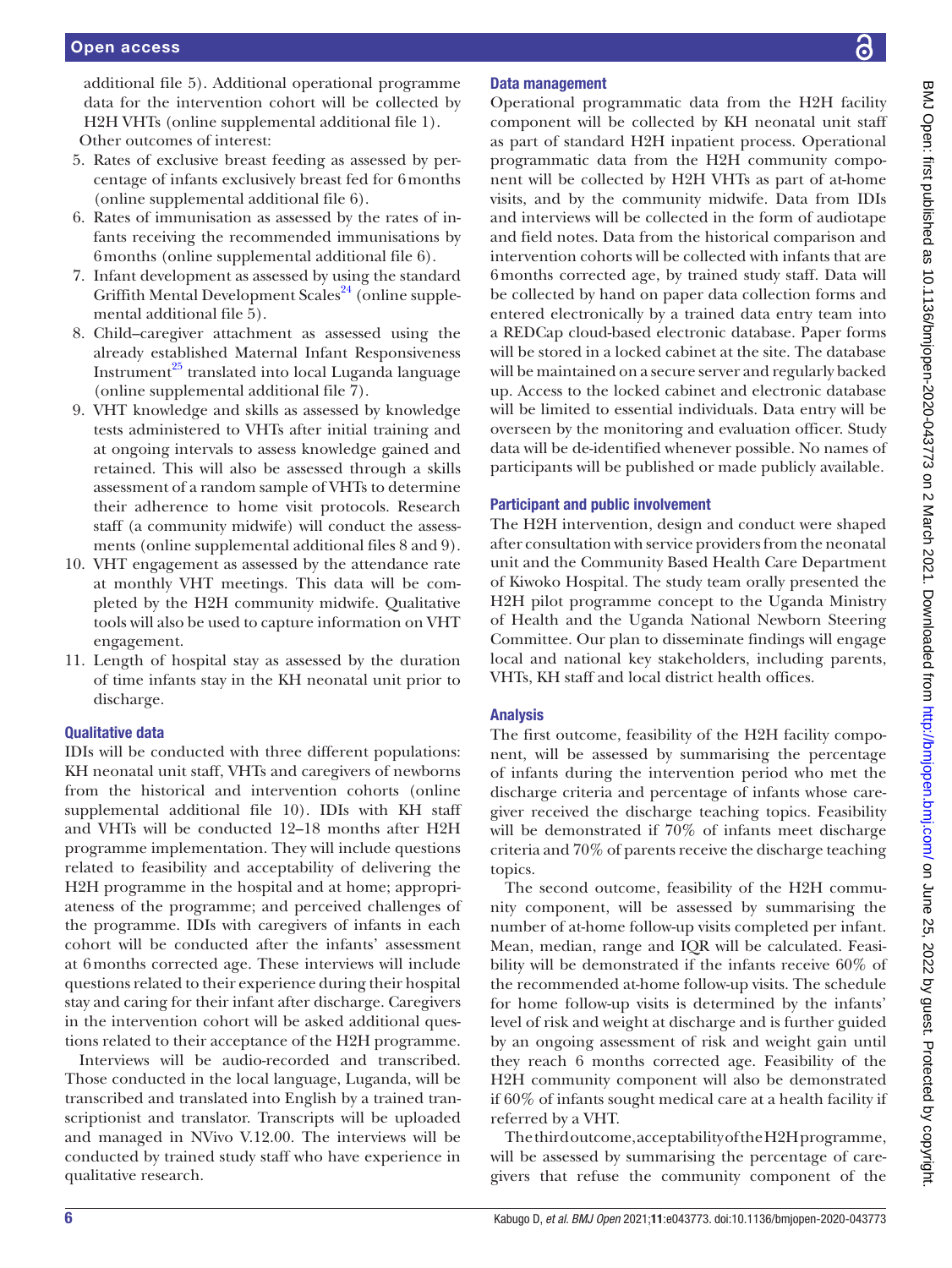intervention. Acceptability will be demonstrated if 15% or fewer caregivers refuse the community component of the intervention.

The fourth outcome, preliminary evidence of impact on growth, and secondary outcomes 5–8, will be assessed by comparing outcomes between the historical and intervention cohorts. Infants in each cohort will be assessed when they are 6months corrected age. We will summarise outcome measures by cohort group. These outcome data will be analysed by descriptive statistics and linear regression. Quantitative data collected in a REDCap database will be analysed in Excel, SPSS V.26.00, Stata 15.00 and R.

Outcomes 9 and 10 will be analysed by summarising mean knowledge and skill scores and percentage of VHTs who score 80% or more on both knowledge and skills domains. Composite scores on knowledge and skills will be computed by summing up all knowledge and skill items as outlined in the assessment form.

Outcome 11 will be analysed by summarising the average length of stay for infants in both historical and intervention cohort.

Qualitative aspects of feasibility and acceptability, including operational challenges in programme implementation and caregivers' and staff's comment on intervention satisfaction, will complement quantitative markers of feasibility and acceptability. Qualitative data will be analysed following a thematic analysis approach, using a comprehensive coding process as guided by Braun and Clarke's thematic analysis technique. $26$  Themes will be based on the study objectives and those emerging from the data. Social scientists (three people) will agree the coding frame and undertake analysis collaboratively to ensure agreement on the coding approach. Thematic summaries will be developed and shared with the wider team for discussion.

#### ETHICS AND DISSEMINATION **Ethics**

This study protocol has been approved by the Makerere University School of Public Health Institutional Review Board (Protocol number 629) and Uganda National Council for Science and Technology (UNCST) (Reference number HS292ES). We have also obtained local approval from District Health Offices in the three surrounding districts: Nakaseke, Nakasongola and Luwero. Written informed consent will be obtained from all study participants [\(online supplemental additional file 11\)](https://dx.doi.org/10.1136/bmjopen-2020-043773). The infant's parent or guardian will provide consent to participate in the research, as well as for having their infant assessed, for the use of existing hospital and programme data, and for participation in qualitative interviews.

Infants recruited into the historical comparison cohort will have received standard care, while infants in the intervention cohort will have received standard care plus the H2H intervention. We believe this study to be lowrisk and believe that the benefits for this population far outweigh the minor risks to the study participants. In the

case of the death of an infant, the parents or guardians of the deceased infant might incur some mental stress while being interviewed. We plan to reduce this mental stress by using study staff who have had bereavement training and experience. There is minor risk of mental stress for participants during questions about their personal and health status. Respondents will be frequently reminded of their choice to refuse to answer any questions at any time.

# **Dissemination**

The study is registered in ISRCTN registry. The study team orally presented the H2H pilot programme to the Uganda Ministry of Health and the Uganda National Newborn Steering Committee. On completion of the study, we plan to disseminate findings with local and national key stakeholders, including parents, KH staff, local district health offices, Ugandan Ministry of Health and Uganda National Newborn Steering Committee. Our study team plans to publish findings on programme feasibility and acceptability, and early evidence on infant growth and developmental outcomes.

#### Author affiliations

1 Adara Development (Uganda), Adara Group, Nakaseke, Uganda

<sup>2</sup>Adara Development (USA), Adara Group, Edmonds, Washington, USA 3 Adara Development (Australia), Adara Group, Sydney, New South Wales, Australia 4 School of Public and Community Health Sciences, University of Montana, Missoula, Montana, USA

5 Kiwoko Hospital, Kiwoko, Uganda

<sup>6</sup>Department of Infectious Disease Epidemiology, London School of Hygiene and Tropical Medicine, London, UK

<sup>7</sup> Social Aspects of Health Programme, MRC/UVRI & LSHTM Uganda Research Unit, Entebbe, Uganda

<sup>8</sup>Neonatal Medicine, University College London Hospitals NHS Trust, London, UK <sup>9</sup> Division of Neonatology, Department of Pediatrics, University of Washington, Seattle, Washington, USA

<sup>10</sup>School of Public Health, Makerere University, College of Health Sciences, Kampala, **Uganda** 

<sup>11</sup>Department of Health Policy Planning and Management, Makerere University School of Public Health, Kampala, Uganda

<sup>12</sup>Department of Global Public Health, Karolinska Institutet, Stockholm, Sweden <sup>13</sup>Makerere University Centre of Excellence for Maternal Newborn and Child Health, Makerere University School of Public Health, Kampala, Uganda

Acknowledgements The authors would like to thank the funder, Grand Challenges Canada, Saving Brains for their financial support for the H2H study. The funder approves open access publication per BMJ requirements. The study team provides its sincere gratitude to the members of the Hospital to Home advisory panel, and the Uganda Ministry of Health and National Newborn Steering Committee for their comments, suggestions and support of this pilot study. We are grateful to the team at Kiwoko Hospital and at Adara Development (Uganda, Australia and USA) for carrying the implementation of H2H forward. We also acknowledge the District Health Offices of Nakaseke, Luwero, Nakasongola and ethics committees of Makerere University School of Public Health and Uganda National Council for Science and Technology for their collaboration and ethical approval of the project.

Contributors DK and HN are the principal investigators of the study. MP drafted the first manuscript. HN, BM, MV, DK and BN provided substantial contribution to write and revise the manuscript draft. PW and JN provided their critical comments throughout from the inception of the pilot to the final production of the manuscript. HN, BM, MV and MP contributed producing study tools. CN, CO, MS, JNan, JNak, JNy, KH-M, PW, PM, CJT, BJSa-H and MS reviewed and provided their critical comments to revise the manuscript. PM and BJSa-H provided statistical expertise. All authors reviewed and agreed the final version of the manuscript.

Funding This work was supported by Saving Brains, Grand Challenges Canada, grant number SB-POC-1810-20757. Saving Brains is a partnership